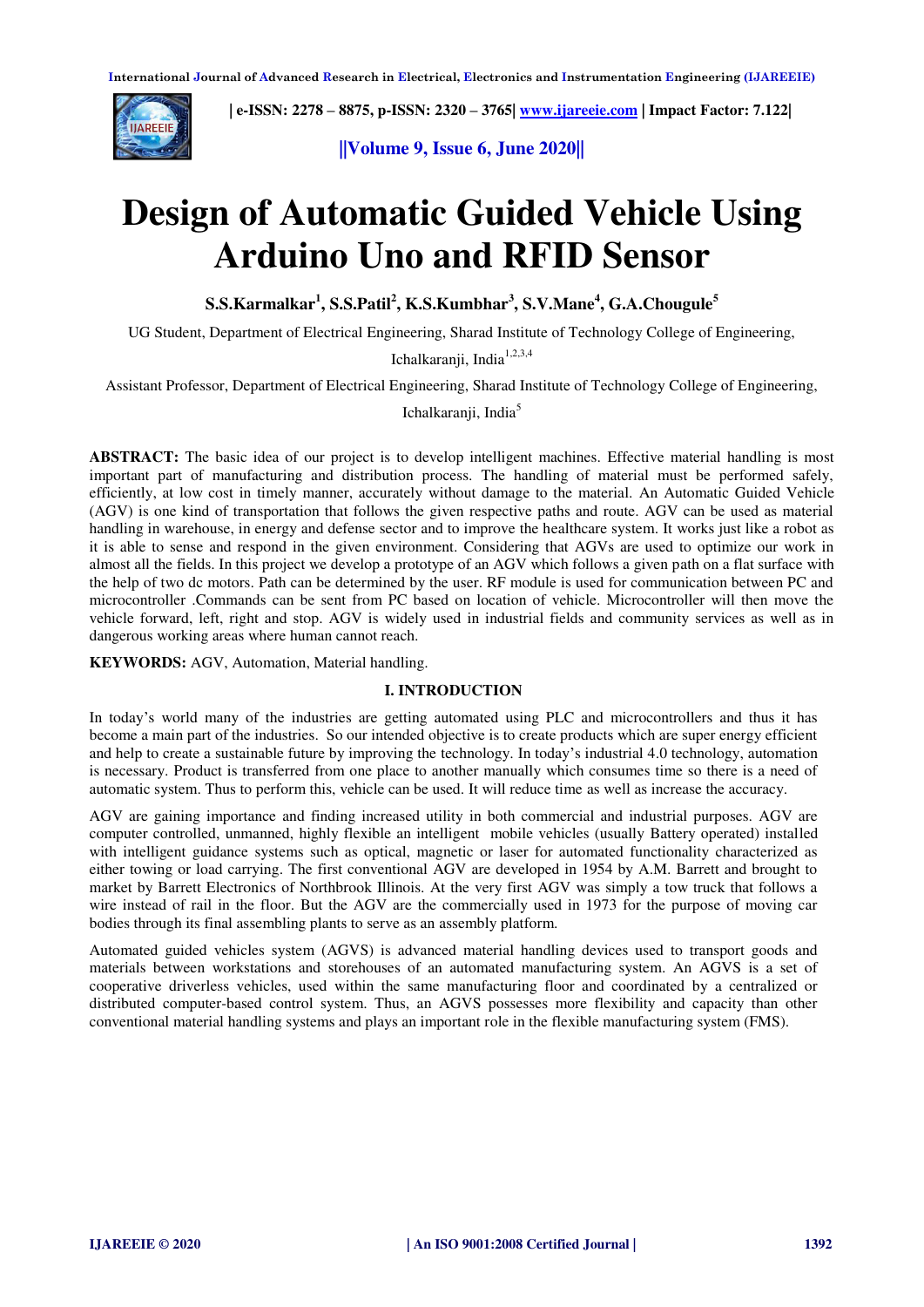**International Journal of Advanced Research in Electrical, Electronics and Instrumentation Engineering (IJAREEIE)** 



 **| e-ISSN: 2278 – 8875, p-ISSN: 2320 – 3765| [www.ijareeie.com](http://www.ijareeie.com/) | Impact Factor: 7.122|** 

## **||Volume 9, Issue 6, June 2020||**

### **II. BLOCK DIAGRAM OF AGV**



Fig.1 Block diagram of Automatic Guided vehicle.

#### **III. PROPOSED SCHEME**

The proposed project work is concentrated on "Automatic Guided Vehicle" (AGV) which is used for transportation of materials in industries. The function of each block is mentioned as follows:

**Arduino Uno:** The whole system of AGV is controlled through arduino uno with the programming. The arduino uno is an open source microcontroller board based on microchip AT mega 328 microcontroller. Operating voltage of arduino uno is 5V.Arduino uno has three inputs from battery, RFID (Radio Frequency Identifier) reader and ultrasonic sensor.

**Battery:** Battery supply of 12 V is used. Working current of battery is 7Ah. Lead acid battery is used.

**RFID system:** RFID system consists of two parts 1) RFID reader and 2) RFID tag.

1) RFID reader: is used to follow proposed path, RFID reader has magnetic chip which is used to identify the path of vehicle.

2) RFID tag: RFID tags are small chips. Tags can store few kilo bytes of data.

**Ultrasonic sensor:** An ultrasonic sensor is an instrument that measures the distance to an object using ultrasonic sound waves. An ultrasonic sensor uses a transducer to send and receive ultrasonic pulses that gives back information about an object.

Distance = Speed \* Time

Ultrasonic sensor senses an obstacle in the path of vehicle.

**Motor controller:** Motor controller L298N is used. Motor controllers are devices which regulate the operation of an electric motor. Motor controllers often include a manual or automatic means for starting and stopping the motor, selecting forward or reverse rotation, speeding up or slowing down, and controlling other [operational parameters.](https://www.sciencedirect.com/topics/engineering/operational-parameter)

Line follower: Navigation will be achieved by following black or white lines on the warehouse floor. They are constructed with infrared light emitting diodes coupled with phototransistors. Because the reflective properties of black and white surfaces are different, the sensor will return varying analog values relative to the surface.

**Input switches:** Input switches are provided to give location where material should be delivered.

**Buzzer:** Buzzer is an audible indicator. Working voltage of buzzer is 5V. An arduino is used to switch the buzzer on and off.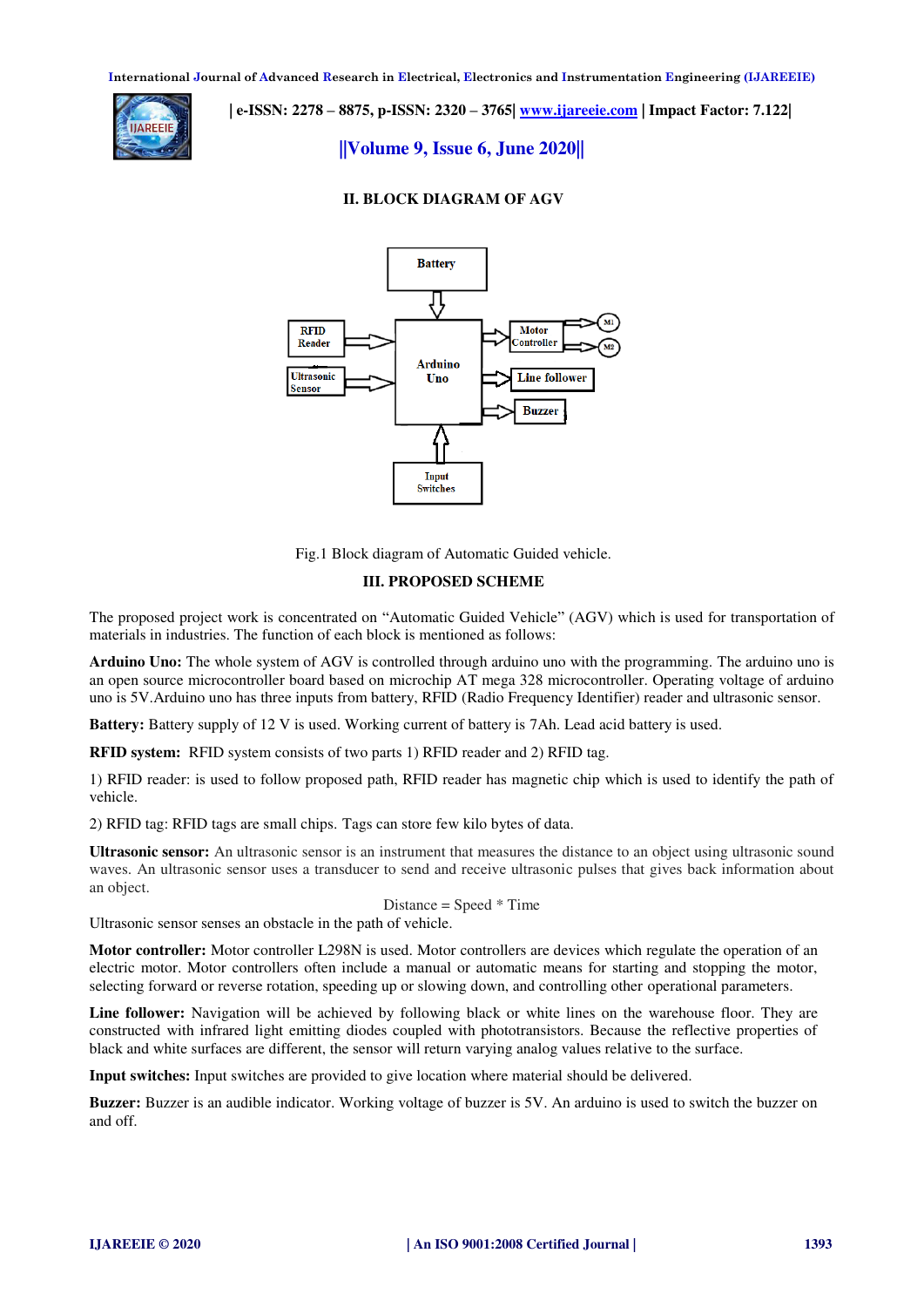**International Journal of Advanced Research in Electrical, Electronics and Instrumentation Engineering (IJAREEIE)** 



 **| e-ISSN: 2278 – 8875, p-ISSN: 2320 – 3765| [www.ijareeie.com](http://www.ijareeie.com/) | Impact Factor: 7.122|** 

**||Volume 9, Issue 6, June 2020||** 



Fig.2 Hardware

#### **IV. HARDWARE RESULTS**

An automatic Guided Vehicle can carry weight of material from 10 to 20 Kg.

AGV not only follows path effectively but also start and stop according to obstacle, if it comes in path.

#### V. **APPLICATIONS**

Autonomy is the key factor for using AVG in different field. It will achieve high degree of accuracy and precision which will lead to minimize the error of the complete system and improved lead time. The AGV not only used inside the production house but also increase its premises to other service sector.

1. Material handling: Used in highly automotive and electronic factories, loading unloading station.

2. Warehouse: Used in e commerce warehouse for transporting the material.

3. Commercial: Baggage transport inside airport, supermarket, mall.

4. Energy and defense: Transport the material to human unreachable place, bomb and mine mapping, retrieval and disposal nuclear plant inspection, and steam generator, pipeline inspection.

5. Medical service: Deliver food and medicine administrative reports, handling hazardous material, disposal of biological waste.

#### **VI. CONCLUSION**

Automatic Guided Vehicle has productivity increasing feature in an industry. The effectiveness of the obstacle sensing system is also very high. Hence in mass production industries with large area, an AGV will definitely increase productivity, with decrease in expenditure and transportation time.

#### **REFERENCES**

[1] Lothar Schulze, Alexander Wtillner, "The Approach of Automated Guided Vehicle Systems", February 21, 2006,IEEE.

[2] Gobi Krishnan P, Chyril fredrhic A, Nivas V M, "Automated Guided Car (AGC) for Industrial Automation",978-1- 4673-6725-7/16/\$31.00 ©2016 IEEE.